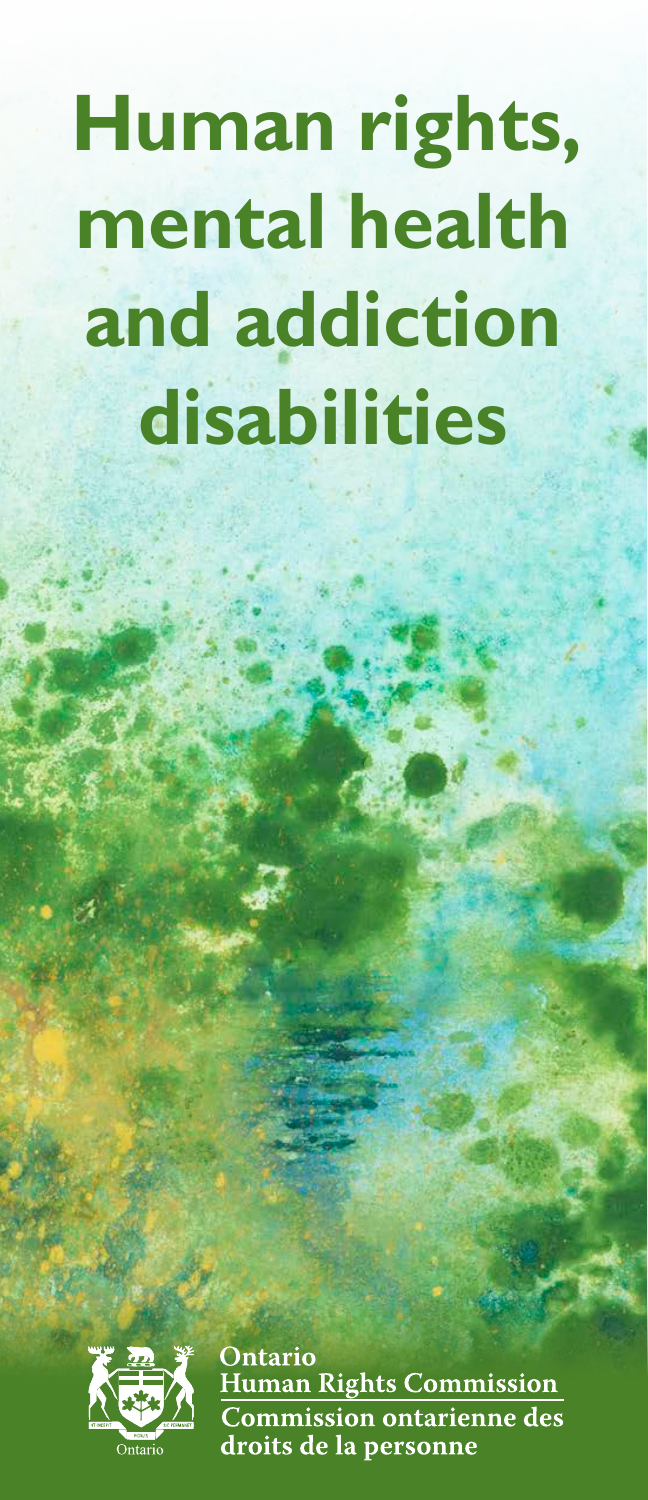# The Ontario *Human Rights Code*

The Ontario *Human Rights Code* provides for equal rights and opportunities, and freedom from discrimination. The *Code* recognizes the dignity and worth of every person in Ontario. It applies to employment, housing, goods, facilities and services, contracts, and membership in unions, trade or professional associations.

In all of these areas, the human rights of people with mental health disabilities or addictions are protected. At work, when receiving services, or in housing, you are entitled to the same opportunities and benefits as people without mental health disabilities or addictions. Examples of services are schools, learning centres, restaurants, shops, hotels, movie theatres, transit, policing, and government services.

In some cases, you may need alternative arrangements or "accommodations" to fully take part at work, in housing or in a service.

# Mental health and addiction disabilities

Mental health issues and addictions are "disabilities" that are protected under the *Code*. For example, the *Code* protects people who have anxiety disorders, panic attacks, post-traumatic stress disorder (PTSD), depression, schizophrenia, bipolar disorder, or addictions to alcohol or drugs, just to name a few.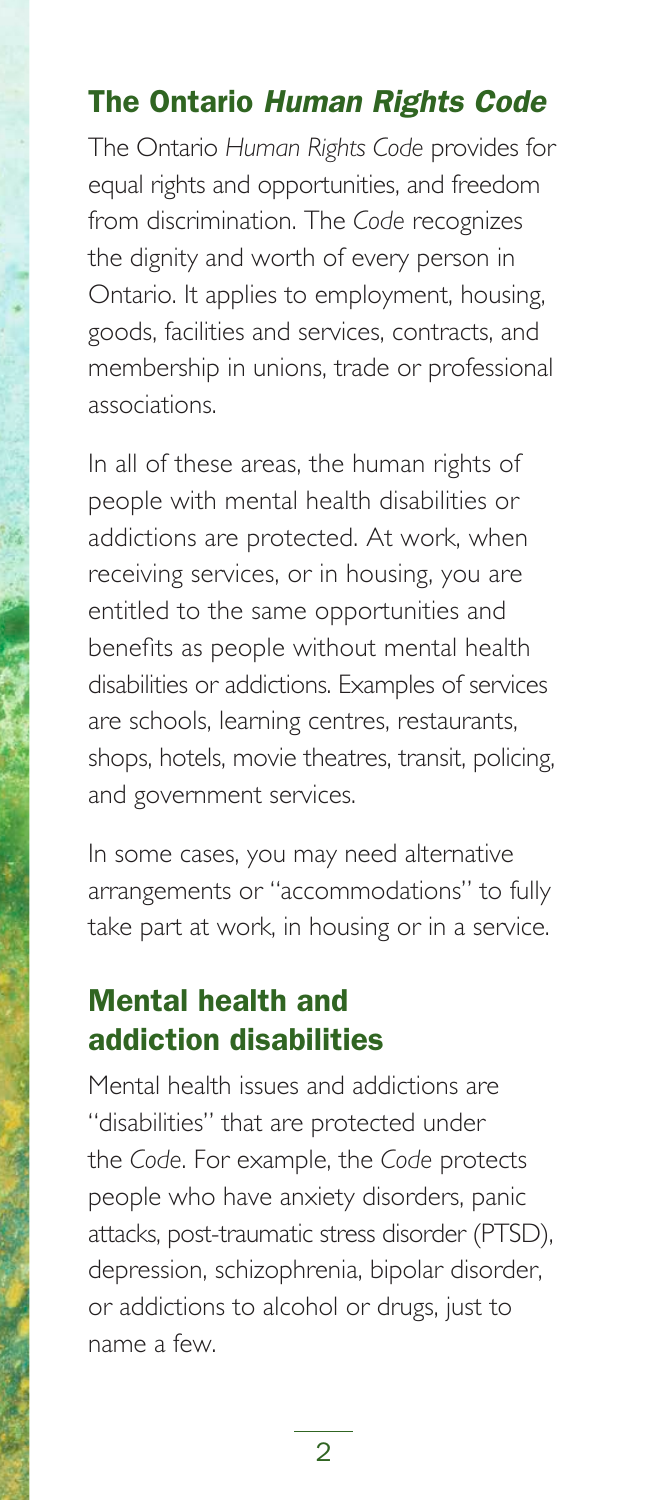People with mental health and addiction disabilities experience impairment and barriers in different ways. Disabilities are often "invisible" to others and may involve periods of wellness and periods of disability. All people with disabilities have the same rights to equal opportunities under the *Code*, whether their disabilities are visible or not.

People with addictions have the same right to be free from discrimination as anyone else with a disability. There is often a cross-over between addictions and mental health disabilities, and many people experience both. The *Code* also protects people from discrimination because of past and perceived disabilities.

**Example:** A person is not hired as a teacher because many years ago, she had an alcohol addiction. This is discrimination based on disability.

### Discrimination and harassment

Discrimination against people with mental health or addiction disabilities is often linked to prejudicial attitudes, negative stereotyping, and the overall stigma surrounding these disabilities.

Discrimination in employment, housing or services may happen when a person is treated in a way that has a negative impact on them because of their mental health or addiction disability.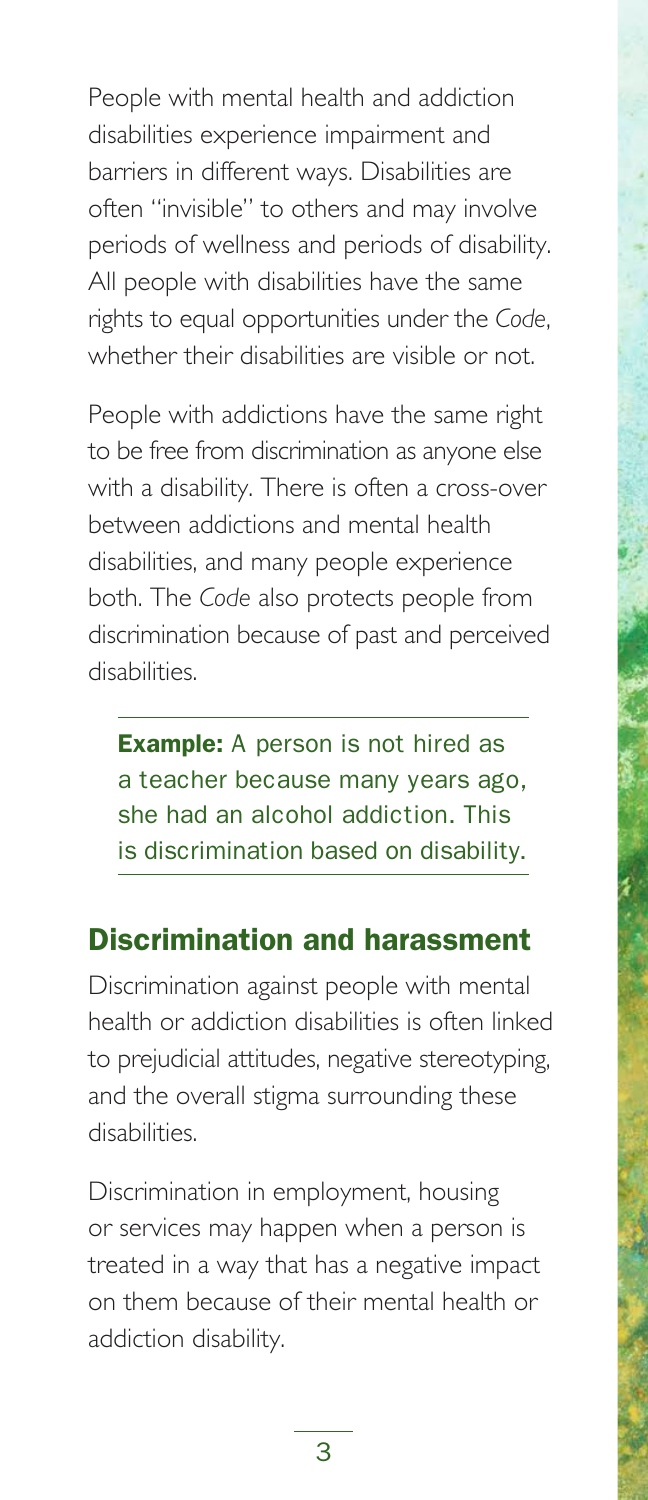**Example:** A landlord does not rent an apartment to someone with a mental health disability because they think the person will not take care of their apartment or pay their rent.

**Example:** An employer learns that an employee has depression. Because of this, the employer doesn't think he can do the job, and fires him.

Discrimination does not have to be intentional. And, a person's mental health disability or addiction may only be one factor in the treatment they received for discrimination to happen. Discrimination can happen in a direct or overt way, or it can be more subtle.

Discrimination can also happen when people single you out for greater scrutiny, or treat you as a security risk to other people based on stereotypes about your disability, not on "reasonable grounds." This is called "mental health profiling."

**Example:** Security staff at a hospital are routinely called to be present if a person's file shows a mental health diagnosis, regardless of the person's behaviour.

Discrimination can happen when the rules, policies or practices of an organization seem to be neutral on the surface, but have a negative effect or exclude people with mental health disabilities or addictions.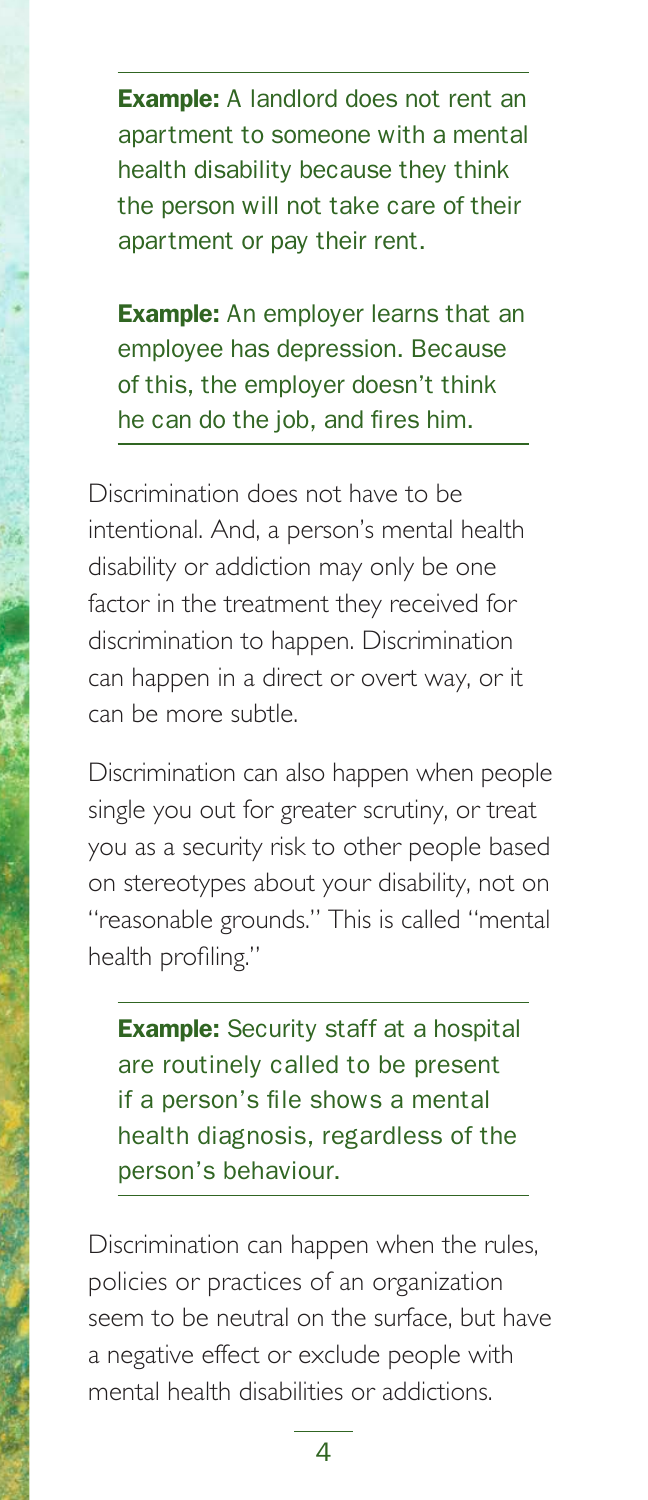**Example:** In one court case, a housing co-operative had a rule that all members must perform a set number of volunteer duties every month. It tried to evict a member because she did not do these duties, despite her doctor's note saying she could not do so for medical reasons. The co-op's rule on volunteer service had an adverse effect on the woman because of her mental disability. The court found that if she could not do any of the volunteer tasks for "valid medical reasons," excusing her from this rule would not be likely to create "undue hardship."

When an organization does not accommodate your mental health issue or addiction to the point of undue hardship, this also violates the *Code*.

#### Harassment

Harassment means "engaging in a course of vexatious (which means distressing or annoying) comment or conduct that is known or ought to be known to be unwelcome." This happens when someone shows a pattern of doing or saying something based on a person's mental health disability or addiction that they know, or ought to know, is unwelcome. Even one incident, if serious enough, can "poison" someone's environment.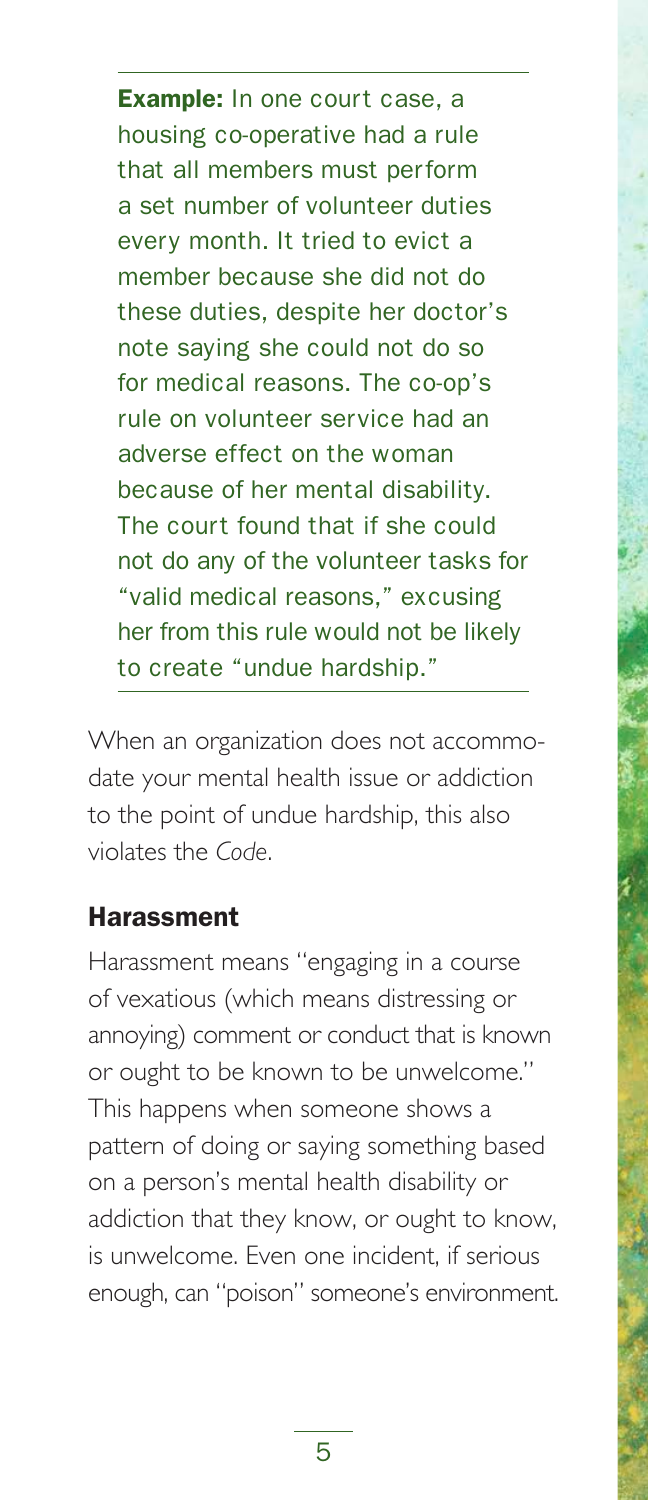Harassment could include:

- $\Diamond$  Slurs and name-calling
- $\Diamond$  Graffiti, images or cartoons showing people with mental health disabilities or addictions in a negative light
- $\Diamond$  Singling you out for teasing or jokes related to your mental health disability or addiction
- $\Diamond$  Comments that ridicule you because of mental health or addiction-related characteristics
- $\Diamond$  Intrusive personal questions or comments on your disability, medication or accommodation needs
- $\Diamond$  Repeatedly not including you in social situations, or "shunning" you
- $\Diamond$  Revealing your mental health or addiction issue to people who do not need to know
- $\Diamond$  Circulating offensive material about people with mental health disabilities or addictions at an organization by email, text, the Internet, *etc*.

# Removing barriers and designing inclusively

People with mental health disabilities or addictions face many kinds of barriers every day. These can include attitude, communication, physical and systemic barriers. Organizations must identify and remove barriers, and design inclusively to reduce the need for people to ask for individual accommodation.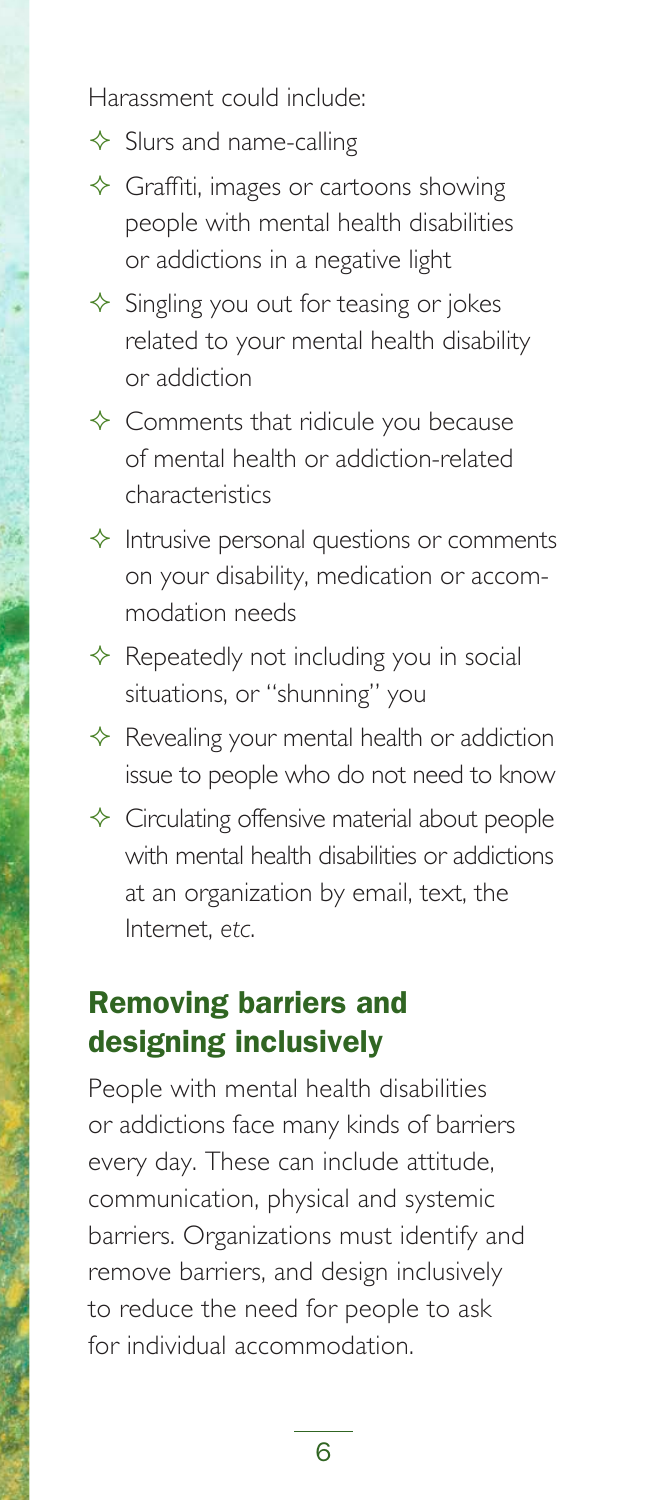**Example:** A municipality passes a by-law that says that 10% of the units offered through all new rental housing developments must be affordable housing. It does this because many groups protected by the *Code*, including people with mental health or addiction disabilities, need affordable housing.

**Example:** When assessing people's eligibility for a program, a service provider provides quiet and private spaces to sit. This benefits many people protected by the *Code*, including some people with mental health disabilities or addictions, who may need a quiet environment and a place to talk about confidential medical information.

Negative attitudes about people with mental health or addiction disabilities can be barriers too. Taking steps to prevent "ableism" – attitudes in society that devalue and limit the potential of people with disabilities – will help promote respect and dignity, and help people with disabilities to fully take part in community life.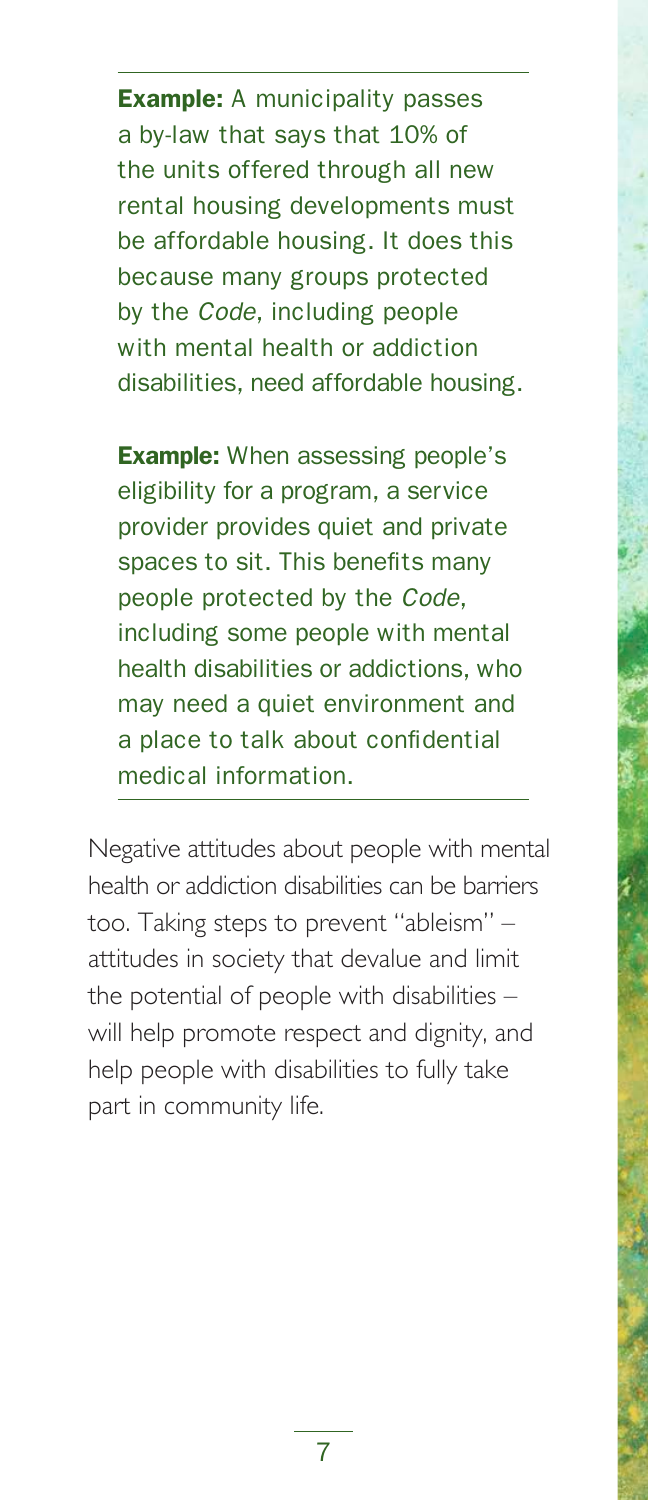### Duty to accommodate

Under the *Code*, employers, unions, landlords, service providers and others have a legal duty to accommodate people with mental health or addiction disabilities.

This means that employers, housing and service providers may need to change their rules, policies or procedures to create equal access and equal opportunities.

**Example:** A person misses a deadline to apply for a benefit because she is away receiving treatment for a drug addiction. The service provider extends the deadline to accommodate her disability.

Accommodation is a shared responsibility. Everyone involved, including the person asking for accommodation, should share information and jointly explore accommodation solutions.

Sometimes, a person with a mental health or addiction disability cannot identify they need accommodation. Accommodation providers must try to help a person who is clearly unwell, or they think has a mental health or addiction disability. They have a duty to inquire if the person has needs related to a disability and offer help and accommodation.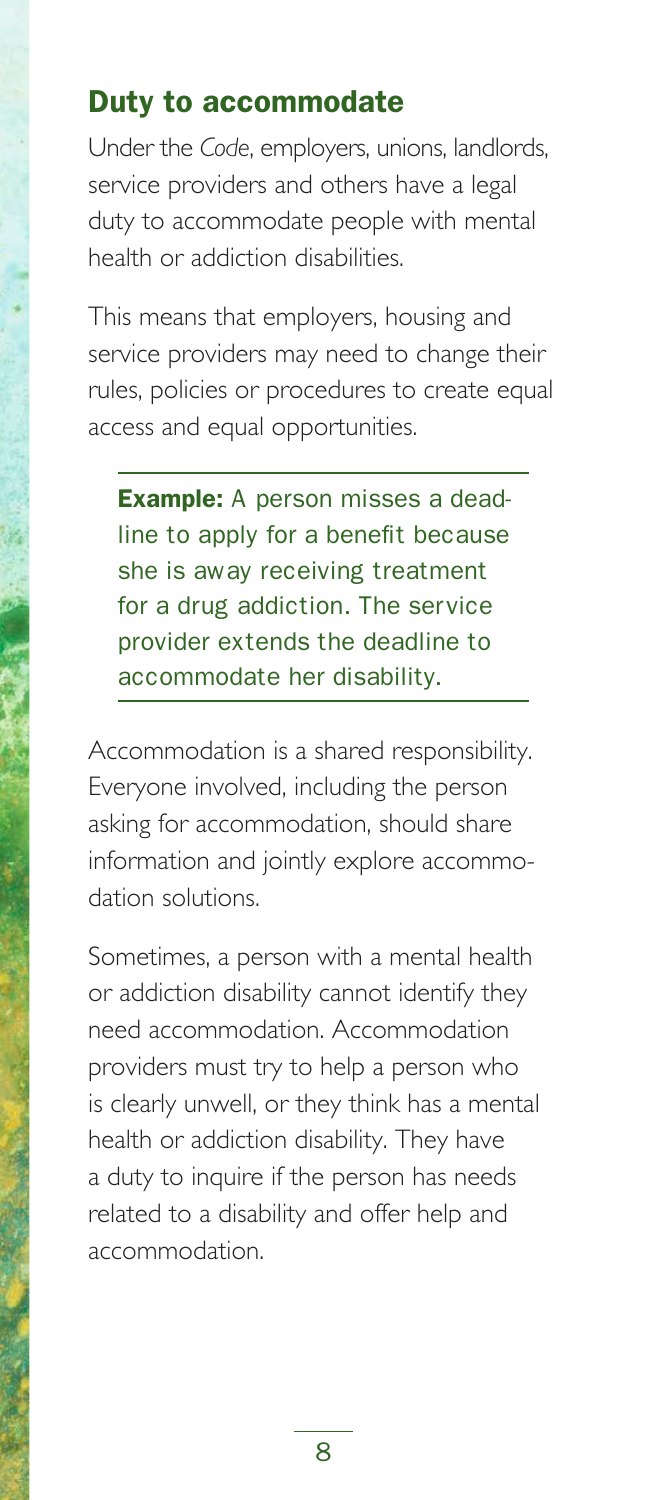**Example:** An employer is not aware of an employee's mental health disability, but thinks changes in his behaviour may be due to a disability. The employer sees that he is having trouble doing his job, and is showing obvious signs of distress that include crying at his desk. The employer asks him if he has any accommodation needs and offers to refer him to an employee assistance program.

However, organizations are not entitled to try to diagnose illness or "second-guess" a person's disability.

Many accommodations can be made easily and at low cost. Where putting the best solution in place right away may result in "undue hardship" because of costs or health and safety factors, the person or organization that accommodates has to look at and take the next-best steps that would not result in undue hardship. Next-best steps should be taken only until better solutions can be put in place.

If you need accommodation based on your disability:

 $\Diamond$  Tell your employer, union, landlord or service provider what your disabilityrelated needs are related to your job duties, tenancy or the services being provided, in writing, if you can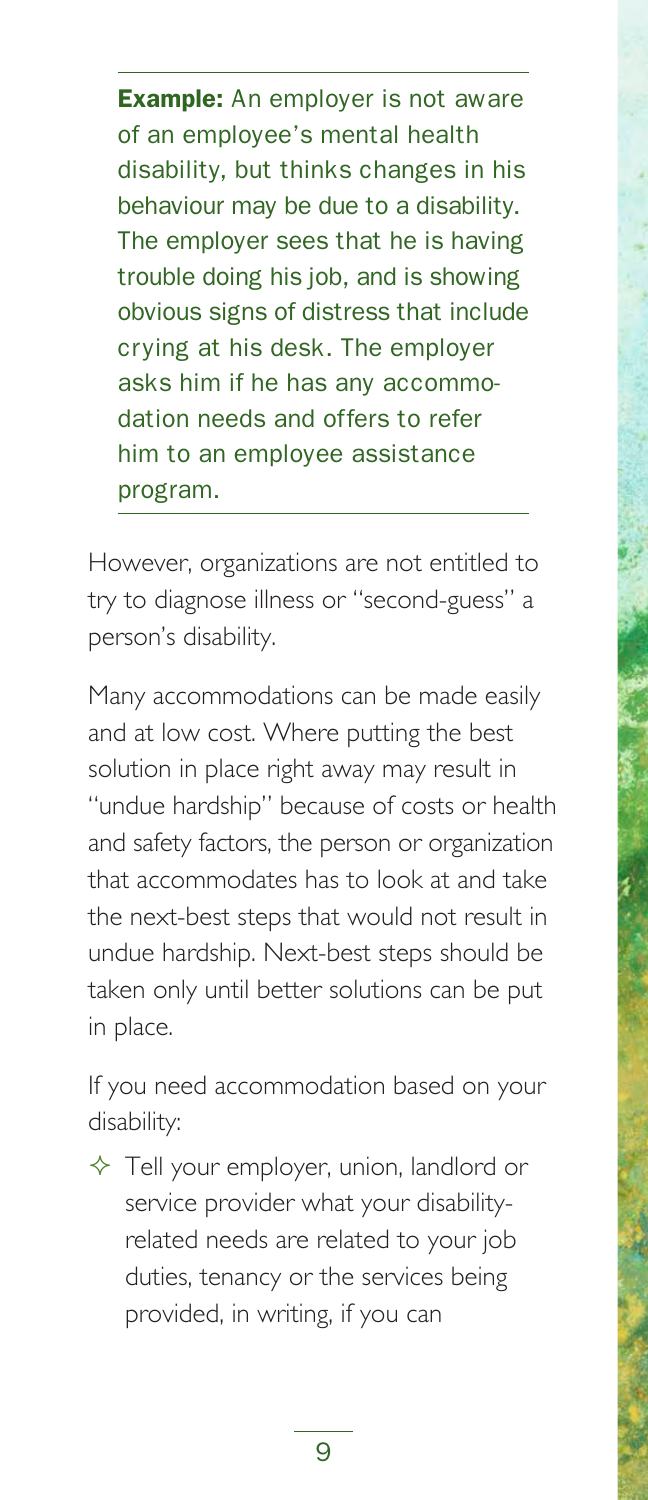$\Diamond$  Provide supporting information about the needs and limitations relating to your disability, including information from health professionals where needed

 $\Diamond$  Co-operate with the accommodation provider on an ongoing basis to manage the accommodation process.

Employers, unions, landlords and service providers must:

- $\Diamond$  Accept requests for accommodation in good faith, unless there are legitimate reasons for acting otherwise
- $\triangle$  Ask only for information needed to provide the accommodation. For example, employers may need to know that someone needs time off to go to medical appointments related to their disability, but not that they have schizophrenia
- - $\Diamond$  Take an active role in looking at accommodation solutions that meet individual needs
	- $\Diamond$  Deal with accommodation requests as quickly as possible, even if it means creating a temporary solution while developing a long-term one
	- $\Diamond$  Respect the dignity of the person asking for accommodation, and keep information confidential
	- $\Diamond$  Cover the costs of accommodations, including any needed medical or other expert opinion or documents.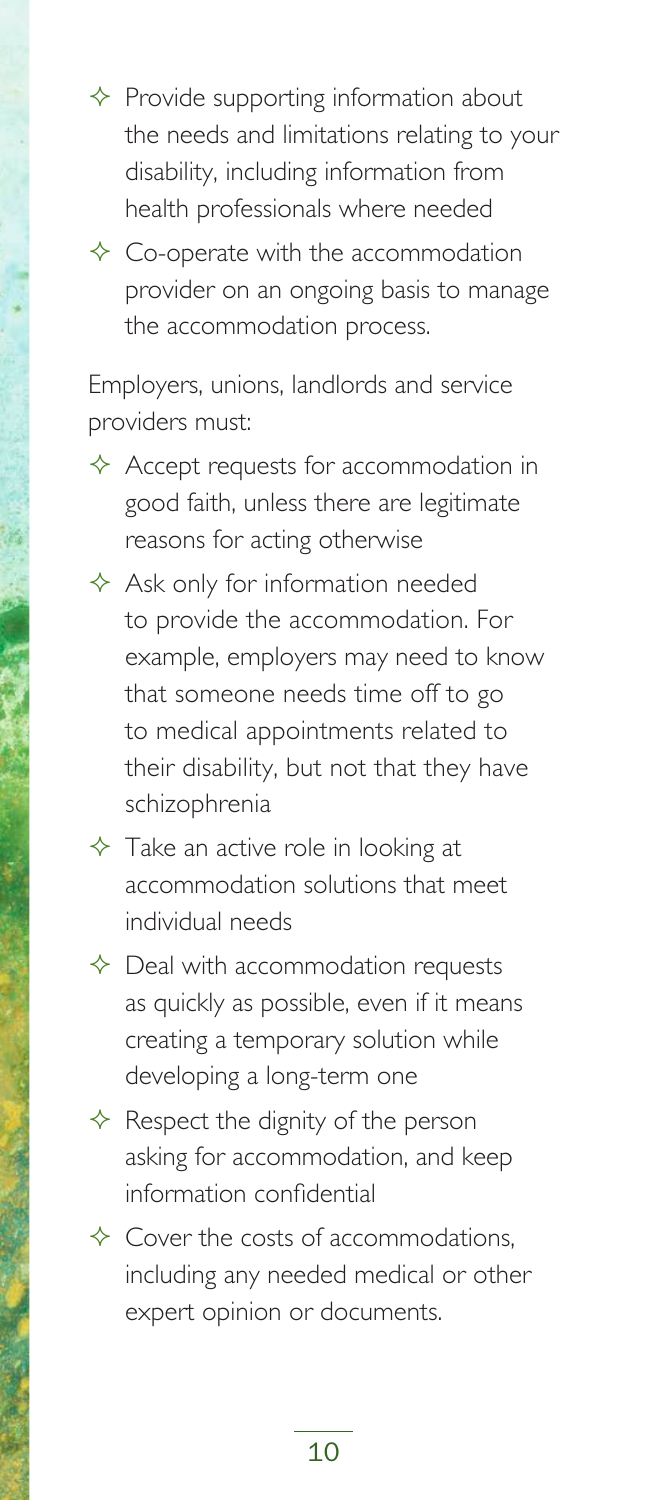**Example:** An employee sends her employer an email stating that because of her disability, she needs to attend medical appointments every Wednesday morning for the next month. The employer accepts this information in good faith and provides flexible hours on those days as an accommodation.

Generally, the organization or person providing the accommodation does not have the right to know your confidential medical information, such as the cause of the disability, diagnosis, symptoms or treatment, unless these clearly relate to the accommodation asked for.

In rare situations where your accommodation needs are complex, challenging or unclear, you may be asked to provide more information, including possibly your diagnosis. But the accommodation provider must justify why they need the information.

Here are some examples of accommodations:

## Employment

- $\Diamond$  Modified job duties
- $\triangle$  Changes to the building (for example, building partitions in an open office space to increase someone's ability to concentrate)
- $\Diamond$  Job coaching (someone to help the employee adjust to the workplace)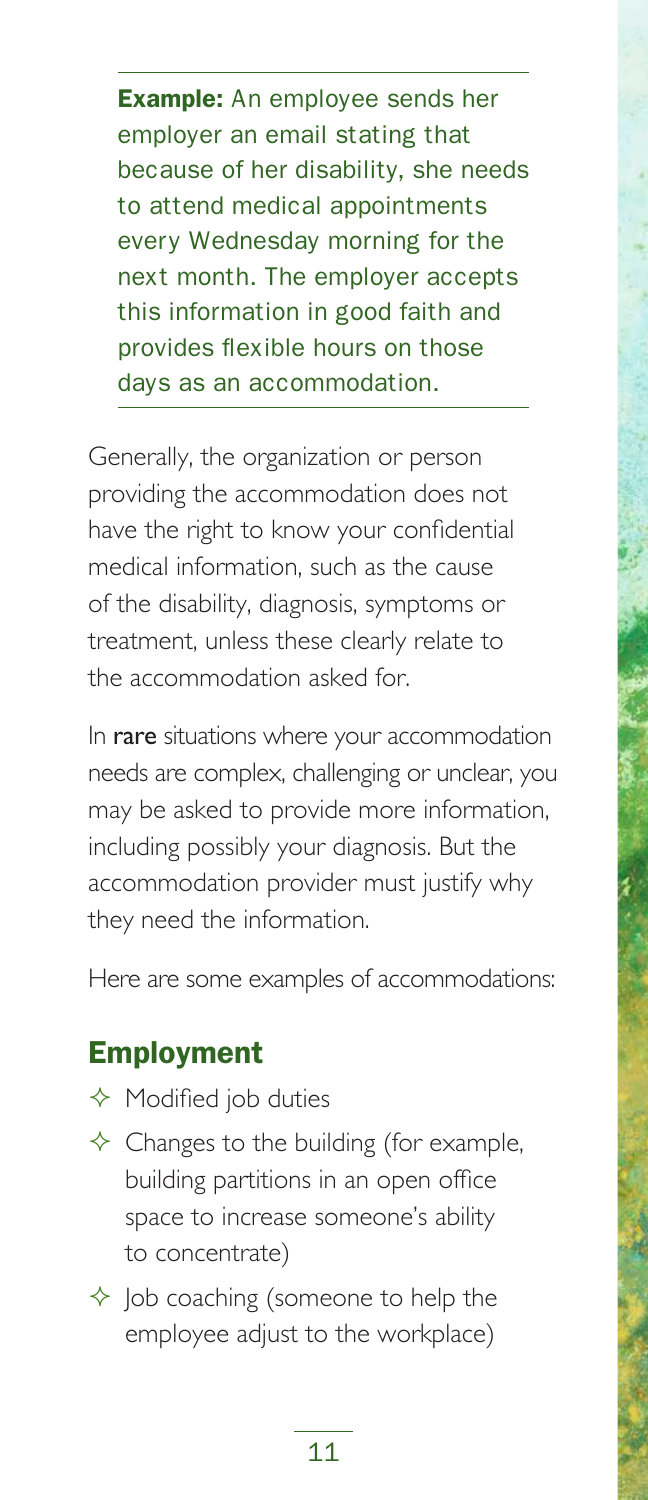- $\Diamond$  A referral to an employee assistance program
- $\triangle$  Alternative supervision arrangements (such as having meetings more often)
- $\Diamond$  Different ways of communicating with the employee (such as giving instructions in writing)
- $\Diamond$  More training, or training that is delivered in a different way
- $\triangle$  Changes in break policies (for example, to allow people to take medication when they need to)
- $\Diamond$  Short-term and long-term disability leave
- $\Diamond$  A flexible work schedule
- $\Diamond$  Job bundling (taking various tasks from existing positions and creating a new job that supports the employer's business needs)
- $\Diamond$  Alternative work.

#### Services

- $\Diamond$  Many different ways of contacting a service including by phone, in person and by regular and electronic mail
- $\triangle$  Extra time (for example, for school exams)
- $\Diamond$  More breaks, where appropriate (for example, during a court hearing)
- $\Diamond$  Flexible attendance requirements, where possible, if an absence is linked to a disability
- $\Diamond$  Flexible rules if someone does not comply with a deadline, if the reason is linked to a disability
- $\triangle$  A quiet, comfortable space to sit

#### 12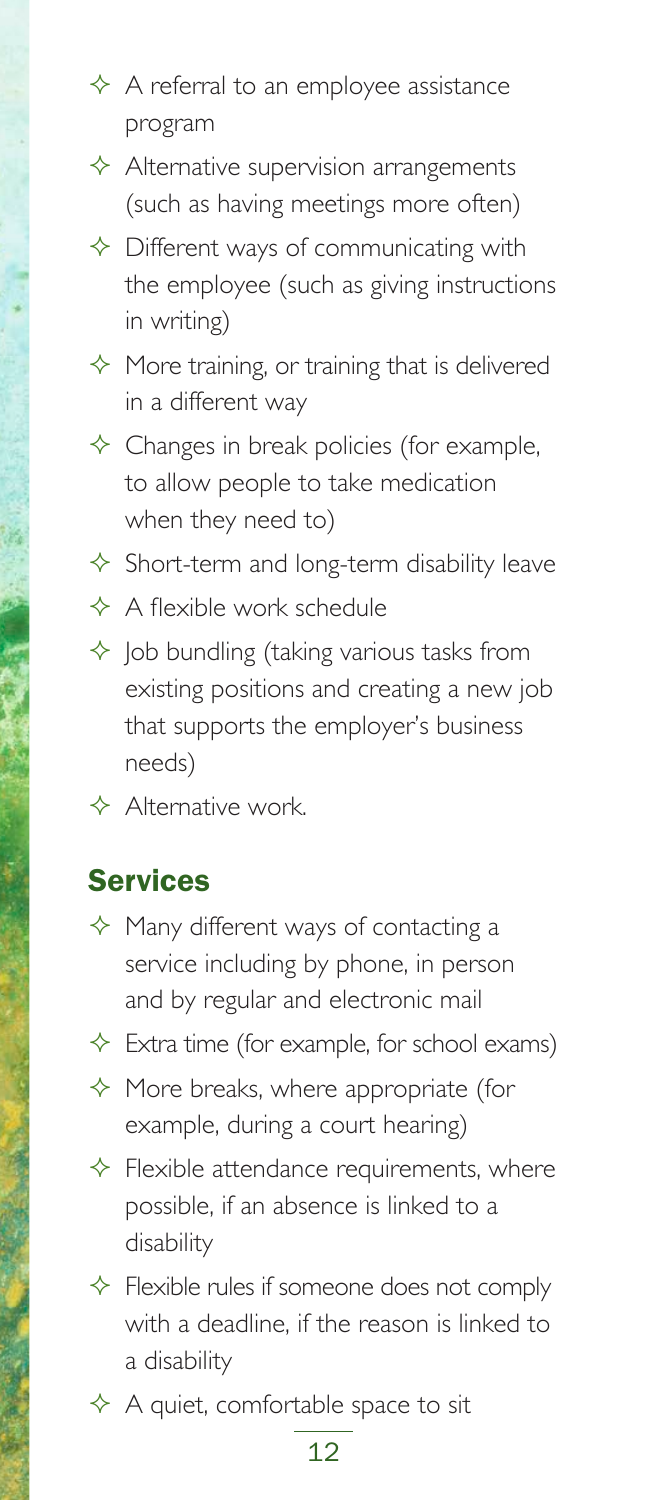$\Diamond$  To have one's disability taken into account if it is related to behaviour that would otherwise lead to withdrawing the service or some other consequence.

# **Housing**

- $\triangle$  Help filling out application forms (for example, for social or supportive housing)
- $\triangle$  Adjusted criteria used to select tenants (such as using a guarantor when other information, such as credit history or rental history, is not available)
- $\triangle$  Changed deadlines (such as deadlines to report income changes in social and supportive housing)
- $\Diamond$  Changes in the ways that information is communicated to tenants (for example, making sure legal language is explained plainly)
- $\triangle$  A list of support people the landlord can call in emergency situations
- $\triangle$  Structural changes to units (such as sound-proofing)
- $\Diamond$  The landlord working with outside professionals to address someone's needs, if agreed to by the tenant (such as where people collect and store possessions to the point where this becomes a major risk to themselves and others).

# **Confidentiality**

In any discussion on accommodation, and especially involving mental health disabilities and addictions, confidentiality is very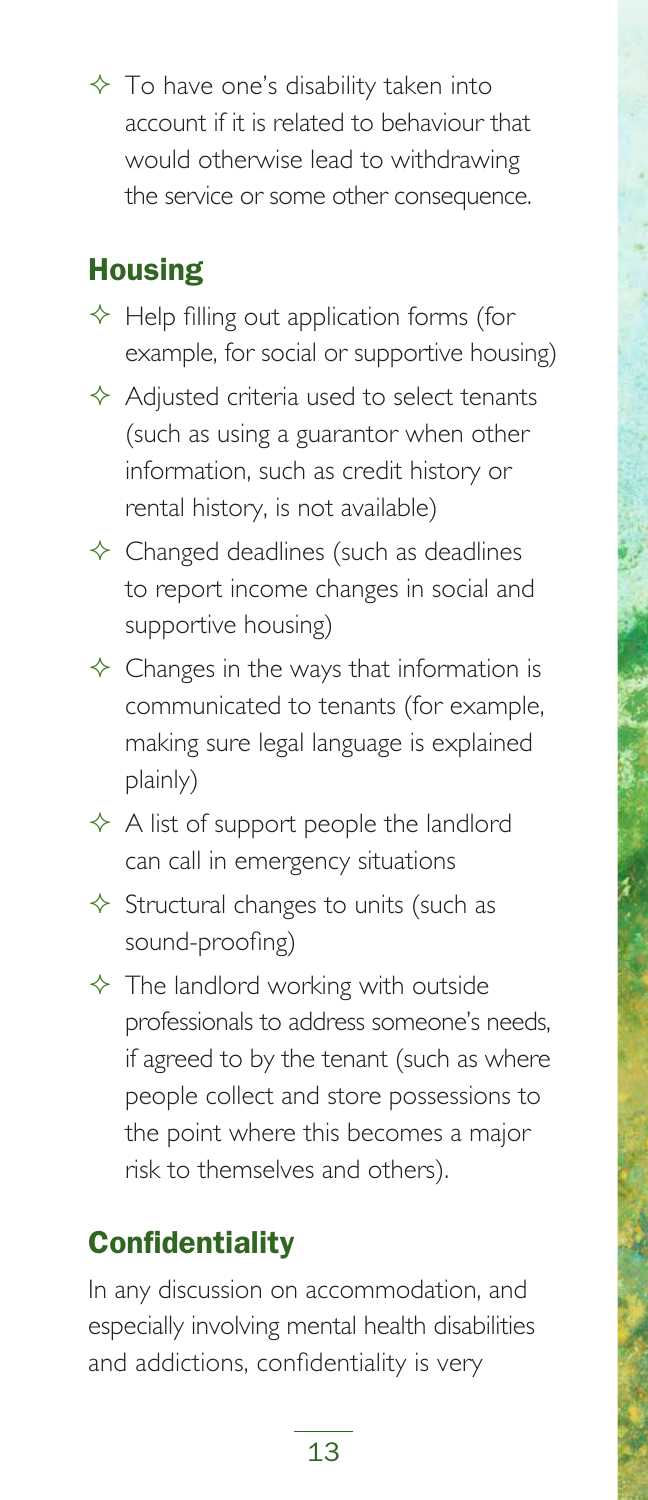important. Speaking to a person in private, instead of in front of co-workers, other tenants or other people using a service is an important first step.

Accommodation providers should only share documentation about an accommodation with people who need to be aware of the information.

Keeping information about people with mental health or addiction disabilities confidential is especially important because of strong social stigma and negative stereotyping.

**Example:** An employer posted confidential details about an employee's medical condition on the bulletin board for others to see. This was discrimination because it stigmatized the employee and poisoned her work environment.

### For more information:

The OHRC's *Policy on preventing discrimination based on mental health disabilities and addictions* and other publications are available online at **[www.ohrc.on.ca](http://www.ohrc.on.ca)**. The website includes information on:

- $\diamond$  Forms of accommodation
- $\triangle$  Ableism, negative attitudes, stereotyping and stigma
- $\Leftrightarrow$  Mental health profiling
- $\triangle$  The power of words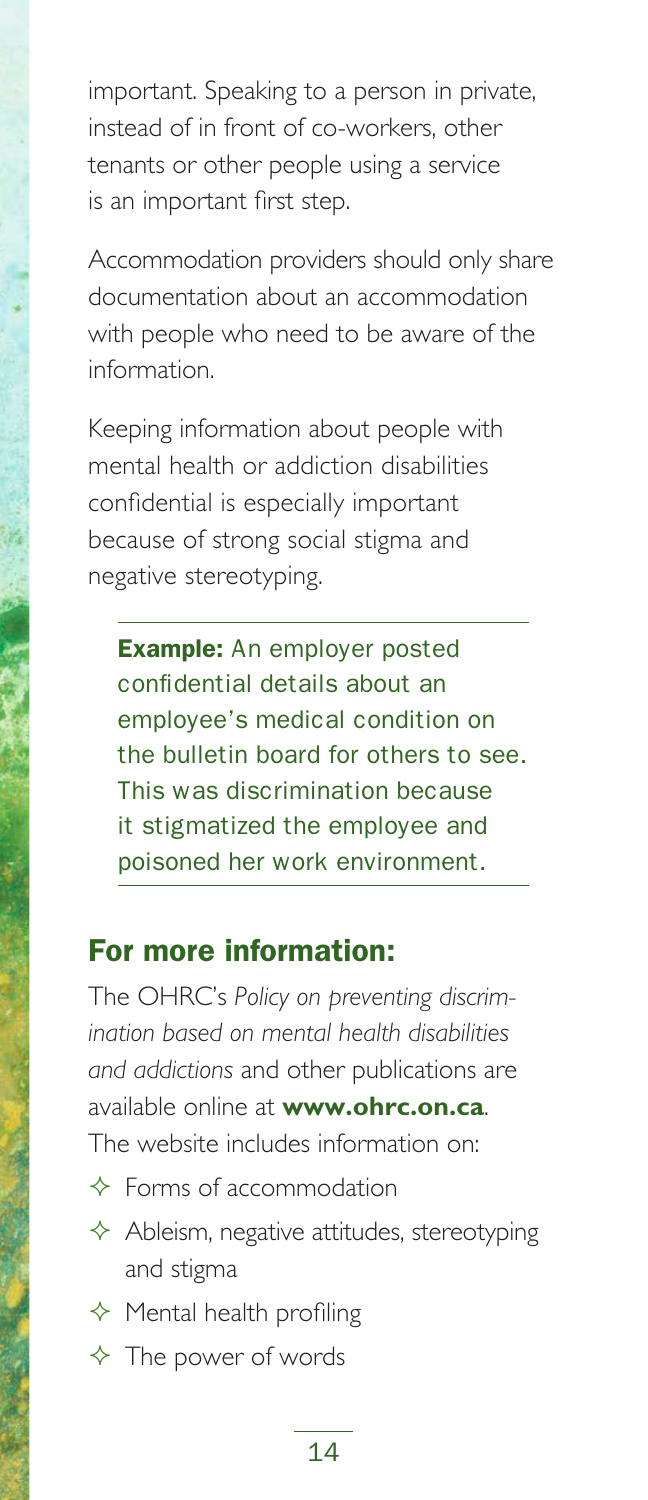- $\Diamond$  The duty to accommodate
- $\Diamond$  Information for employers
- $\Diamond$  Information for housing providers
- $\Diamond$  Information for service providers.

If you think you have been discriminated against, you can speak to your service provider, housing provider or employer. You can also file a complaint – called an application – with the Human Rights Tribunal of Ontario (HRTO).

You can contact the Human Rights Legal Support Centre if you need more information about your rights, the human rights process, or need help filing an application. You can also ask another organization or person to file an application on your behalf.

You have the right to assert your rights, complain, or file an application with the HRTO, without reprisal. This means that it is against the *Code* for you to be punished or threatened with punishment because you object to discrimination.

To make an application, contact the Human Rights Tribunal of Ontario at: Toll Free: 1-866-598-0322 TTY Toll Free: 1-866-607-1240 Website: **[www.hrto.ca](http://www.hrto.ca)**

To talk about your rights or if you need legal help, contact the Human Rights Legal Support Centre at: Toll Free: 1-866-625-5179 TTY Toll Free: 1-866-612-8627 Website: **[www.hrlsc.on.ca](http://www.hrlsc.on.ca)**

15